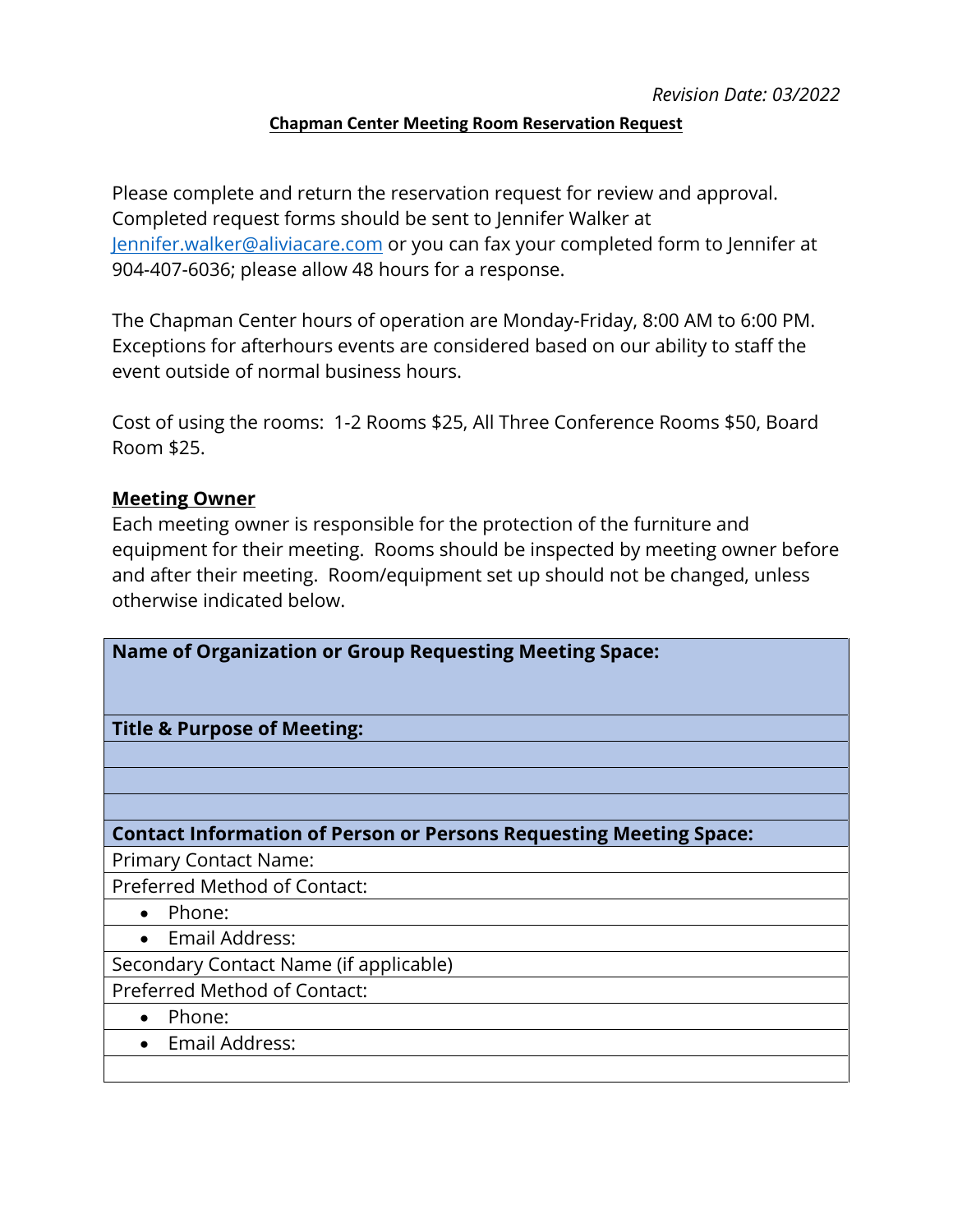| <b>Meeting Information:</b>                         |                                                      |     |  |    |  |  |
|-----------------------------------------------------|------------------------------------------------------|-----|--|----|--|--|
| Date of Meeting:                                    |                                                      |     |  |    |  |  |
| Number of Guests Attending:                         |                                                      |     |  |    |  |  |
| <b>Start Time of Meeting:</b>                       | End Time of Meeting:                                 |     |  |    |  |  |
| (1 hour will be added to the start time for setup)  | (1 hour will be added to the end time for cleanup)   |     |  |    |  |  |
| Will this be a recurring meeting (choose<br>one)?   | Yes<br>No                                            |     |  |    |  |  |
| If yes, recurrence pattern (choose one):            | Daily                                                | Yes |  | No |  |  |
|                                                     | Weekly                                               | Yes |  | No |  |  |
|                                                     | Monthly                                              | Yes |  | No |  |  |
|                                                     | Yearly                                               | Yes |  | No |  |  |
| Day of the week meeting will recur<br>(choose one): | Monday<br>Tuesday<br>Wednesday<br>Thursday<br>Friday |     |  |    |  |  |
| Range of Occurrence:                                | <b>Start Date:</b>                                   |     |  |    |  |  |
|                                                     | End Date:                                            |     |  |    |  |  |
|                                                     | End after ______ (# of occurrences)                  |     |  |    |  |  |
|                                                     | End by:                                              |     |  |    |  |  |

**NOTE: Guests are responsible for clean up at the end of their event, including wiping down surfaces, disposal of trash and putting the furniture back where it was when they arrived.** 

## **Please note that social distancing is highly recommended.**

Room A (25 or less maximum number of people allowed) Room B (25 or less maximum number of people allowed)

Room C (25 or less maximum number of people allowed)

**Board Meeting Room (8 maximum number of people allowed) Board Meeting Room setup cannot be changed. No food or beverages will be allowed in the Board Meeting Room.**